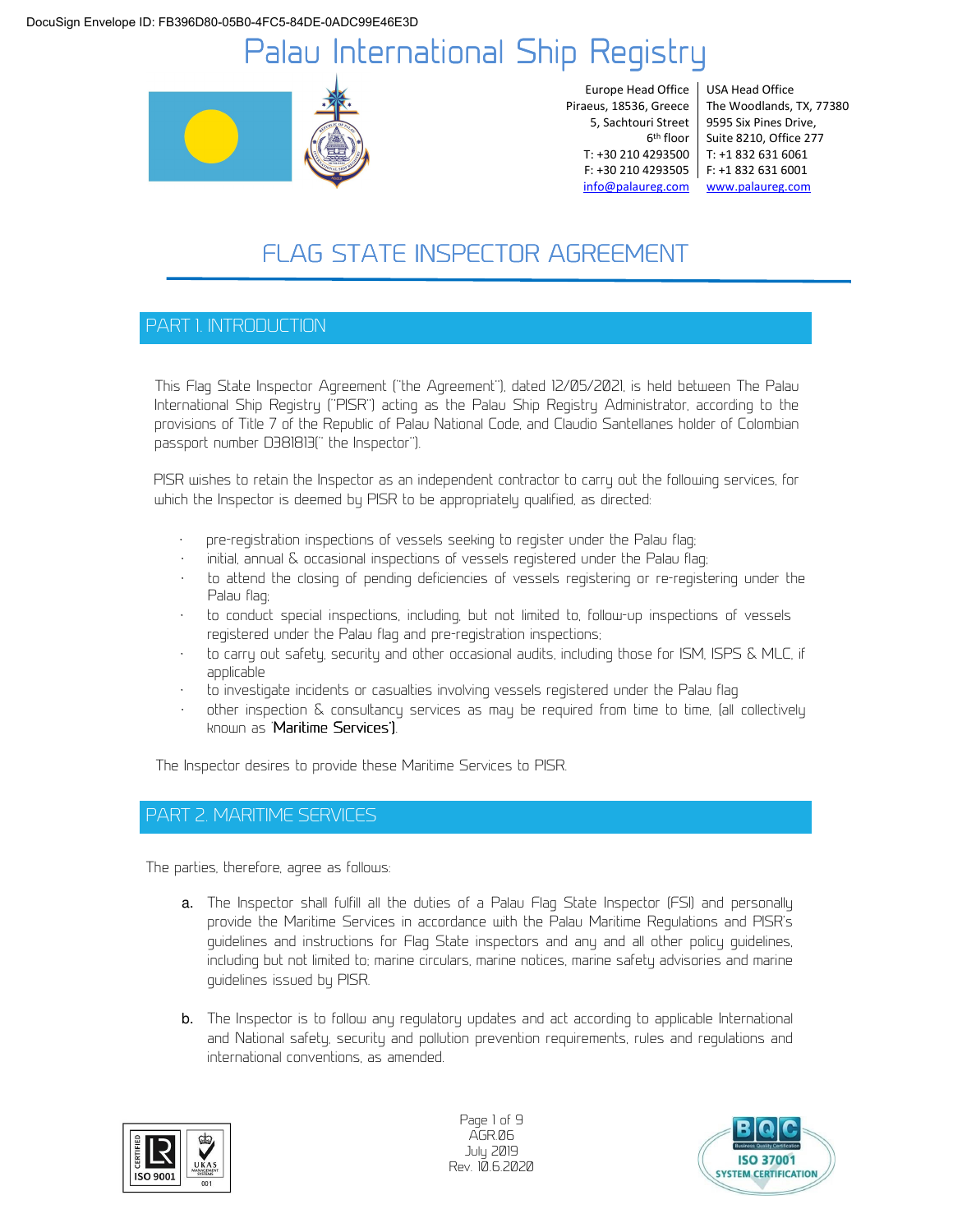

Europe Head Office Piraeus, 18536, Greece 5, Sachtouri Street 6 th floor

T: +30 210 4293500 T: +1 832 631 6061 F: +30 210 4293505 F: +1 832 631 6001 USA Head Office The Woodlands, TX, 77380 9595 Six Pines Drive, Suite 8210, Office 277 info@palaureg.com www.palaureg.com

In addition, PISR is to provide further information for the Inspector's reference and assistance, along with Marine Notices, Circulars, Guidelines, and Memos, and any applicable procedures, checklists, and guidelines to be applied in inspections, surveys, reporting, certification, and investigation.

- c. The Inspector shall be responsible for conducting, completing and reporting of the Maritime Services at such locations as PISR determines within the geographical areas that the Inspector can operate;
- d. The Inspector shall extend its fullest co-operation to other Flag State Inspectors of PISR. The Inspector shall not do any acts, deeds or omit to do any acts, deeds that will directly or indirectly prejudice the rights and authority of the other Flag State Inspectors of PISR or the interest of PISR.
- e. The Inspector shall use its best endeavors and exercise due diligence to enhance and promote an efficient network and co-operation among the Flag State Inspectors of PISR so as to enable each Flag State Inspector of PISR to render the best possible services to the owners of Palau registered vessels.
- f. The Inspector shall arrange for and maintain adequate computer capability and internet access for the transfer of information to and from PISR.
- g. The Inspector shall use their best efforts to be able to fulfil the duties and provide the Maritime Services described in the Agreement and Appointment Letter during standard working hours on weekdays and during non-standard working hours and weekends upon the request of PISR;
- h. The Inspector shall conduct its activities in all respects in accordance with the highest professional and industry standards and in such a manner as to foster and maintain the high level of ship owner quality and responsibility stressed by PISR, always adhering to the PISR Code of Conduct and Anti-bribery standards.
- i. The Inspector should not commit to any client in any matter prior the consent and acceptance of PISR.
- j. The Inspector shall provide PISR with copy of training certificate as required during the review of the Inspector credentials and his revalidation accordingly. The inspector shall carry out online training as provided by PISR and continuously update PISR with additional training as taken.
- k. The Inspector shall contact PISR, if during the inspection, the Inspector is of the opinion that the vessel requires the below actions, in order to have direct directions from PISR
	- Immediate corrective actions
	- Immediate repairs
	- Invalidation of vessel's certificates



Page 2 of 9 AGR.06 July 2019 Rev. 10.6.2020

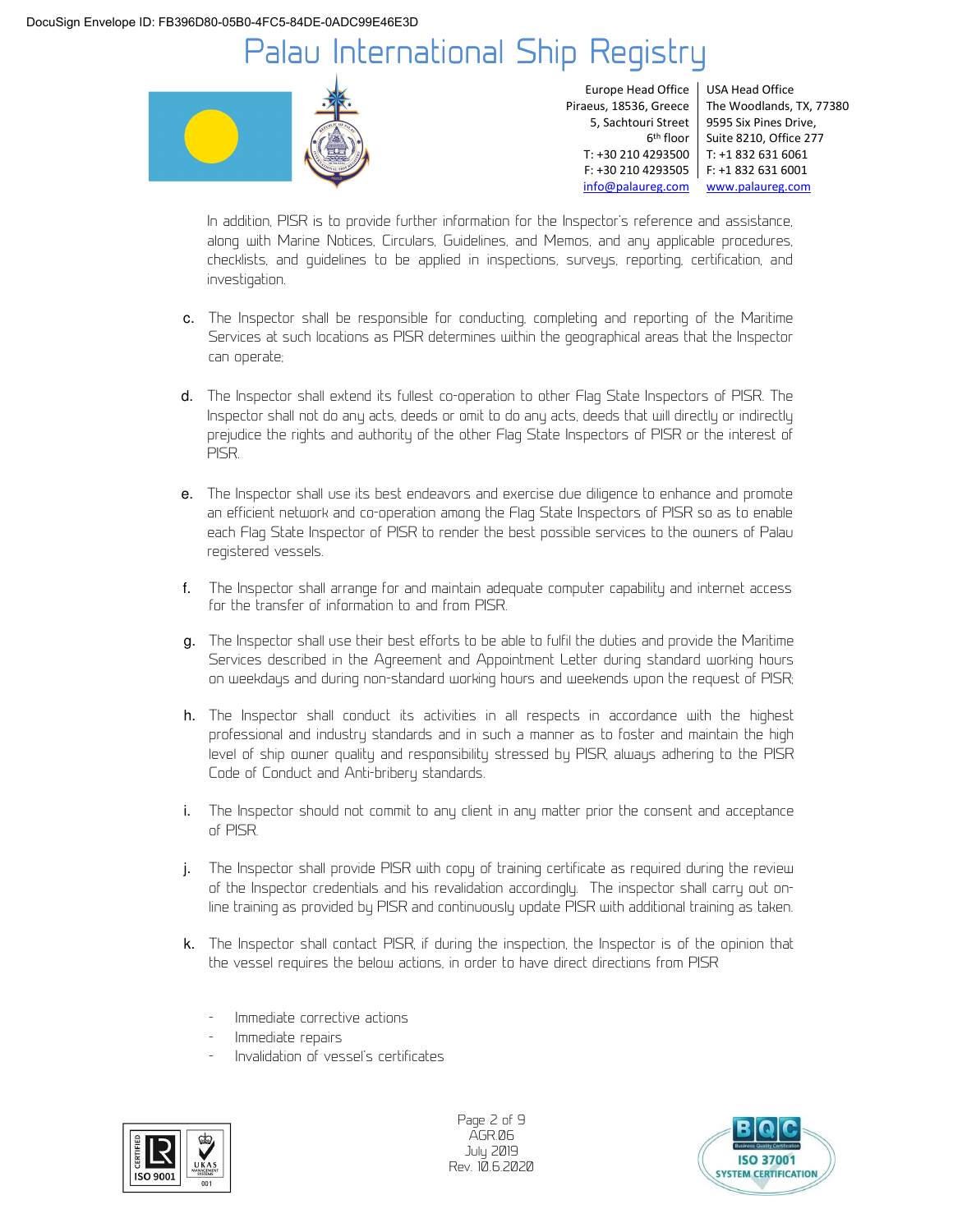

Europe Head Office Piraeus, 18536, Greece 5, Sachtouri Street 6 th floor

T: +30 210 4293500 T: +1 832 631 6061 F: +30 210 4293505 F: +1 832 631 6001 USA Head Office The Woodlands, TX, 77380 9595 Six Pines Drive, Suite 8210, Office 277 info@palaureg.com www.palaureg.com

l. If the vessel requires a Certification of the vessel's conditions to sail, the Inspector shall contact PISR in order to obtain further instructions before issuing any confirmation of the vessel's condition to sail.

## PART 3. PISR'S CONTRACTUAL OBLIGATIONS

- a. PISR shall provide the Inspector with publications, checklist, information, materials and related items ('the PISR Materials') or make them available from its website, necessary for the Inspector to perform the inspection obligations under the Agreement. Such PISR Materials are the sole property of PISR; the Inspector shall return all such PISR Materials to PISR upon the latter's request, unless they were reasonably utilized by the Inspector in the performance of the Maritime Services described in the Agreement.
- b. PISR shall provide the Inspector with the 'FSI Tag', i.e. an identity card bearing the Inspector's name, surname, photo, FSI number and expiration date, a PISR stamp and a letter of Appointment.
- c. PISR shall conduct an evaluation of the Inspector on a regular basis and provide him/her with feedback on his/her performance.
- d. PISR shall give the FSI access to means of training including physical and electronic learning courses.

## PART 4. FLAG STATE ATTENDANCE FEES

### SURVEY FEES

The Flag State Inspection Fees are settled by PISR to the attending FSI.

| Type of Flag State Inspection    | Survey Fees |           |
|----------------------------------|-------------|-----------|
|                                  | Project Fee | Daily Fee |
| Pre-Registration Survey          | S 400       |           |
| Annual Safety Inspection (ASI)   | S 500       |           |
| Occasional Flag State Inspection | S 400       |           |
| DPS / PSC Preparedness           |             | S 200     |
| <b>ISM Audit</b>                 | S 400       |           |
| <b>MLC Audit</b>                 | S 350       |           |
| Marine Casualty / Investigation  | S1200       |           |

Table 1: Survey Fees



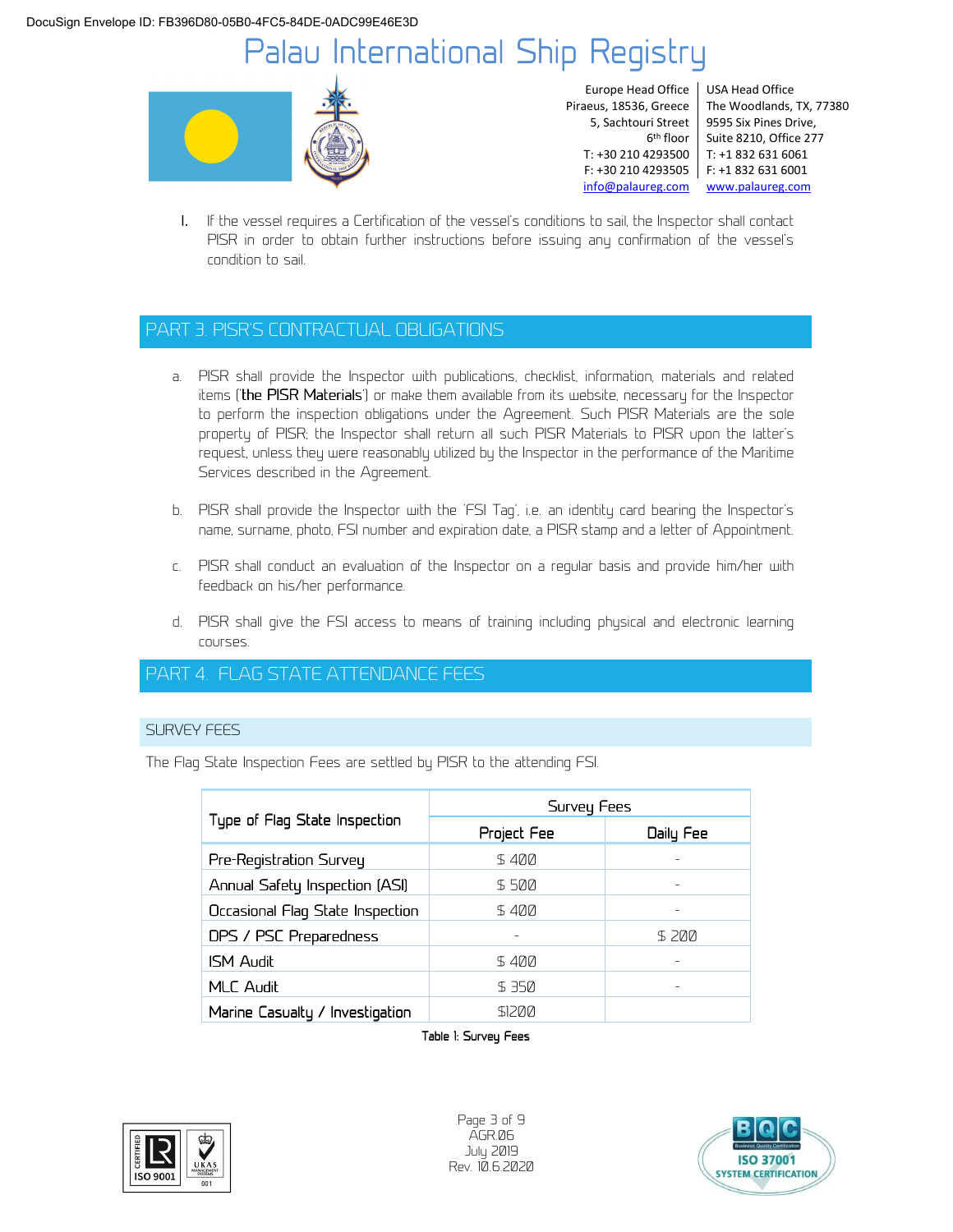

Europe Head Office Piraeus, 18536, Greece 5, Sachtouri Street 6 th floor info@palaureg.com www.palaureg.com

T: +30 210 4293500 T: +1 832 631 6061 F: +30 210 4293505 F: +1 832 631 6001 USA Head Office The Woodlands, TX, 77380 9595 Six Pines Drive, Suite 8210, Office 277

- Daily Fee is applicable per day on board the vessel.
- Project fee is applicable per job, where in most cases the job is completed on the first day on board.
- When DPS / PSC Preparedness is harmonized with another type of Flag State Inspection, the Inspector is entitled for the applicable Project Fee (for the first day on board) plus \$ 200 for any extra day on board.
- Project fee can be further evaluated in the case the vessel's location, size, and type anticipate a more detailed inspection.

#### TRAVEL EXPENSES

The travel expenses are settled by PISR directly to the attending FSI or with cash on board by the vessel's master, as agreed prior to the Inspector's attendance on board the vessel. The attendant shall provide a break down estimation of the applicable travel expenses prior commencement of the project and same shall be calculated on an actual cost basis. Travel expenses include transportation expenses, accommodation expenses, food allowance and other expenses directly related to the Marine Services provided. In the event that the estimated cost and the actual cost are not met, evidence of the additional charges should be submitted for further compensation.

#### TRANSPORTATION EXPENSES

The transportation expenses refer to the cost of the FSI's transportation from their base (as per the address stated in the Application for Flag State Inspector or as per the address advised if the latter has been changed) to the vessel and backwards and can be calculated as follows:

- 1. Transportation by own means (The FSI is using his/her own vehicle): In that case the calculation will be made based on the fuel consumption of the FSI with a 15% surcharge as an allowance for the usage of the attendant's own vehicle. Relevant receipts shall be available for submission upon request.
- 2. Vehicle rental: In cases that vehicle rental is required, the car rental and the actual fuel consumption will be reimbursed. Relevant receipts shall be available for submission upon request.
- 3. Transportation by other means (Including air tickets, bus tickets, taxi fees, ferry tickets) are calculated on an actual cost basis. Relevant receipts shall be available for submission upon request.

#### ACCOMODATION EXPENSES

In cases when the FSI is required to stay overnight, accommodation expenses based on an actual cost basis will be applicable. Relevant receipts shall be available for submission upon request.

### FOOD ALLOWANCE

Food Allowance will be calculated on an actual cost basis for the meals of the attendant and same cannot exceed \$ 50 per day. Relevant receipts shall be available for submission upon request.



Page 4 of 9 AGR.06 July 2019 Rev. 10.6.2020

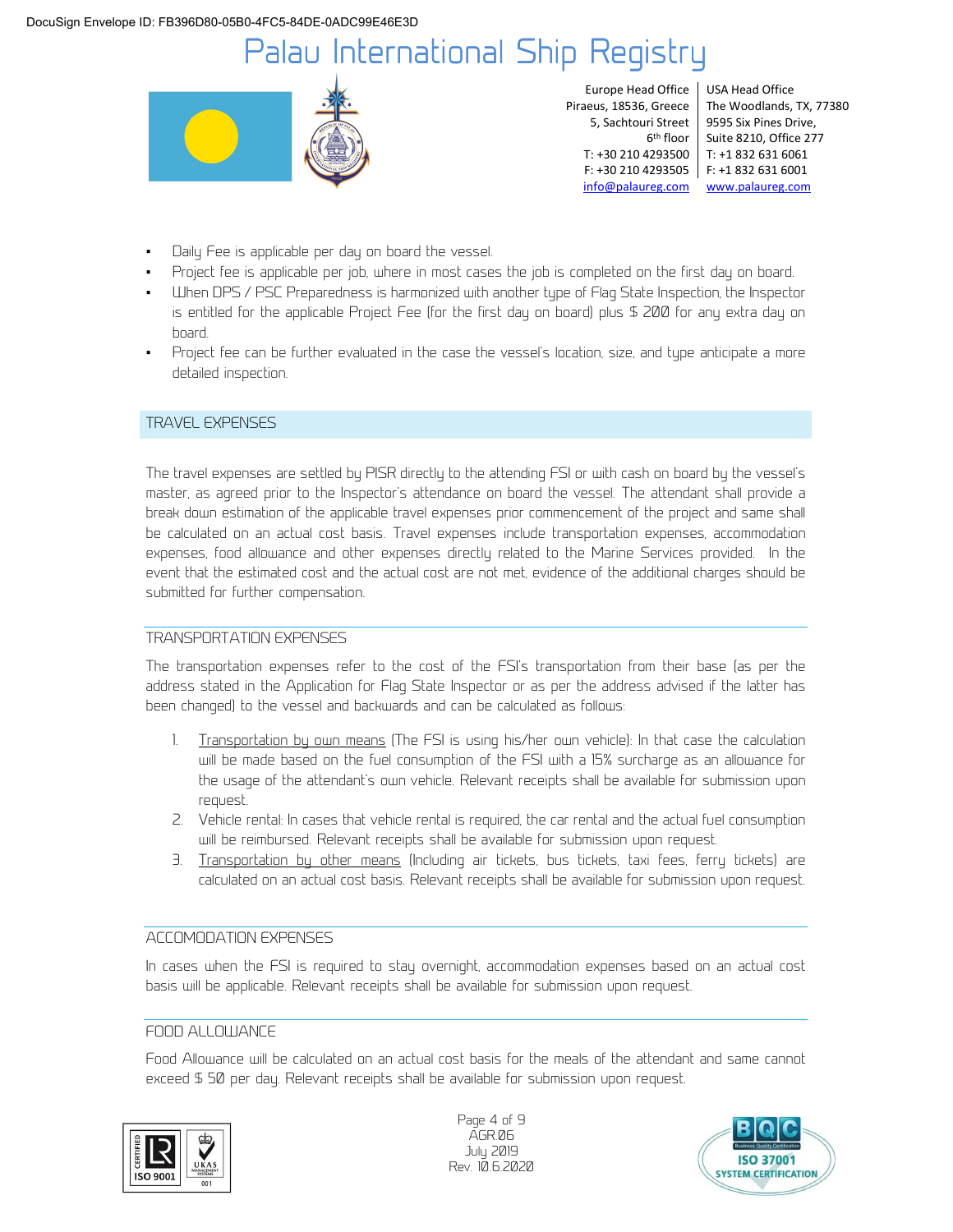

Europe Head Office Piraeus, 18536, Greece 5, Sachtouri Street 6 th floor

T: +30 210 4293500 T: +1 832 631 6061 F: +30 210 4293505 F: +1 832 631 6001 USA Head Office The Woodlands, TX, 77380 9595 Six Pines Drive, Suite 8210, Office 277 info@palaureg.com www.palaureg.com

#### MISCELLANEOUS EXPENSES

Any miscellaneous expenses required during the attendance shall be calculated on an actual cost basis. Relevant receipts shall be available for submission upon request.

Travel expenses as stated above do not include:

- Transportation of the attendant from the port to the anchorage.
- Formalities required for the port permits.

#### PAYMENT POLICY

Settlement of the applicable fees will be completed by PISR to the attending surveyor upon completion of the assignment and within 30 days upon submission of the relevant invoice and provided that:

- All applicable receipts have been provided to PISR.
- The Inspector's travel expenses have been approved by PISR.
- Every document required by PISR for the completion of each type of attendance has been provided (i.e. report, photos, crew list etc.)

### PART 5. CONFLICT OF INTEREST

- a. The Inspector shall refrain from requesting authorization to carry out an inspection to vessels certified by his/her own organization.
- b. Under no circumstance shall the same inspector who surveyed a vessel for issuance of statutory certificates; also conduct its Annual Safety Inspection (ASI), while those certificates are valid. Similarly, the inspector who carries out an ASI shall not carry out surveys for statutory certificates within the yearly validity of the inspection.
- c. The Inspector's duty to refrain from any situation involving a conflict of interest is also subject to PISR's Code of Conduct & Ethics, Anti-Bribery Agreement and Non-Disclosure Agreement, all of which constitute part of the Agreement. PISR shall provide the Inspector with all mentioned documents for his perusal, review, acknowledgement and signature.
- d. The inspector is and will remain in good standing under the laws of his home jurisdiction

### PART 6. REPRESENTATION AND WARRANTIES

- a. In addition to its definition in the introductory clause, the term 'PISR' includes any duly authorized personnel, management and representatives of the Palau International Ship Registry.
- b. In addition to its definition in the introductory clause, the term 'Inspector' includes any inspectors, employees, contractors or other authorized personnel, if applicable, carrying out the responsibilities of the Inspector under the terms of the Agreement as specifically authorized by PISR.
- c. The Inspector warrants that he/she will not utilize any inspectors, employees, contractors, or other authorized personnel without first notifying PISR and receiving permission from PISR for their use.
- d. The Inspector represents and warrants that he/she shall hold a valid Inspector's identity card



Page 5 of 9 AGR.06 July 2019 Rev. 10.6.2020

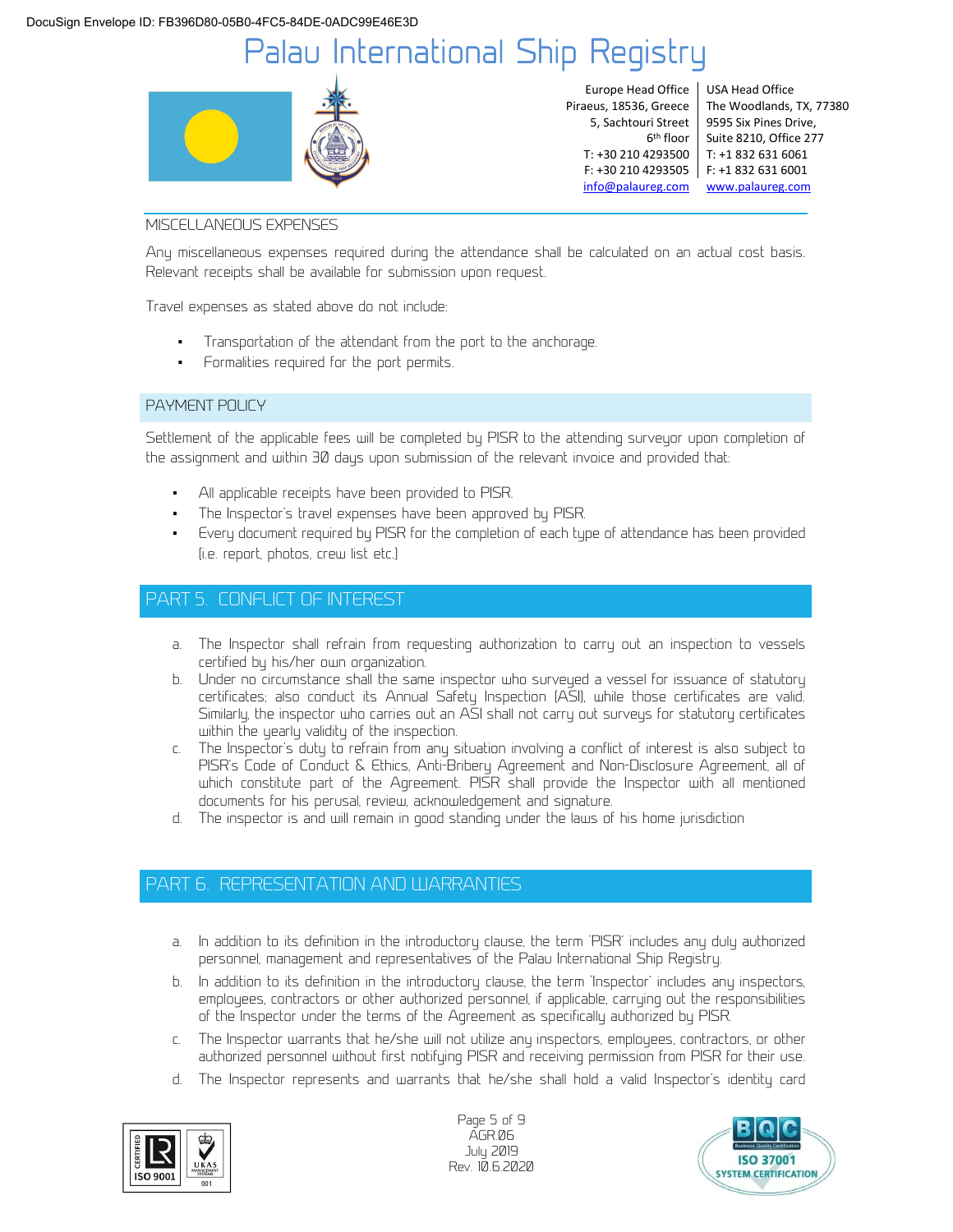

Europe Head Office Piraeus, 18536, Greece 5, Sachtouri Street 6 th floor

T: +30 210 4293500 T: +1 832 631 6061 F: +30 210 4293505 F: +1 832 631 6001 USA Head Office The Woodlands, TX, 77380 9595 Six Pines Drive, Suite 8210, Office 277 info@palaureg.com www.palaureg.com

#### issued by PISR.

- The Inspector shall, for security reasons ensure that he/she will present their identity card when so requested by port authorities and shipboard personnel to identify themselves as authorized representatives of PISR.
- ii. The Inspector shall not deliberately damage or misuse said identity cards, and in the event of such loss, damage or misuse, the Inspector shall notify PISR as soon as possible.
- e. Unless otherwise expressly exempted by PISR in writing from the provisions of this subsection, the Inspector represents, warrants and covenants that, at the time of any inspection or investigation performed under the terms of the Agreement, the Inspector:
	- i. Is not employed and will not be employed by any person, firm or entity that owns, manages or operates ships registered under the Palau flag;
	- ii. Does not provide and will not provide any other services to persons, firms or entities that own, manage or operate ships registered under the Palau flag that may prejudice the results of an assignment;
	- iii. Does not own and will not own an ownership interest in any firm or entity that owns, manages or operates ships registered under the Palau flag; and
	- iv. Does not perform a Flag State Inspection on any vessels where the Inspector can also act as a Surveyor for a Classification Society who is the Recognized Organization of PISR for that vessels, unless written Agreement has been given to board that vessel and perform specific tasks on behalf of the Administration.
- f. The Inspector warrants that during the course of the inspection, and any period after will not communicate with another Flag State Authority, MOU or Port State Control Enforcement Officer any findings or reach any agreement with the said parties unless instructed in writing by PISR.
- g. The Inspector warrants the appropriate use of PISR's stamp.

## PART 7. INDEPENDENT CONTRACTOR

- a. The Inspector shall be for all purposes, including but not limited to, tax purposes, an independent contractor and shall be considered neither an employee of PISR nor an official of the Government of Palau. Nothing in this Agreement shall create a presumption of an employer-employee relationship between PISR and the Inspector.
- b. The duty of paying all taxes, including but not limited to, withholding taxes, related to compensation paid by PISR to the Inspector for the services provided, remains with the Inspector under this Agreement.

### PART 8. INDEMNIFICATION & LIABILITY

a. The Inspector shall indemnify, defend and hold PISR and its employees, officers and directors harmless from and against any liabilities, damages, lawsuits, claims or expenses incurred by them in connections with the Inspector's negligent performance or of negligent failure to perform any of



Page 6 of 9 AGR.06 July 2019 Rev. 10.6.2020

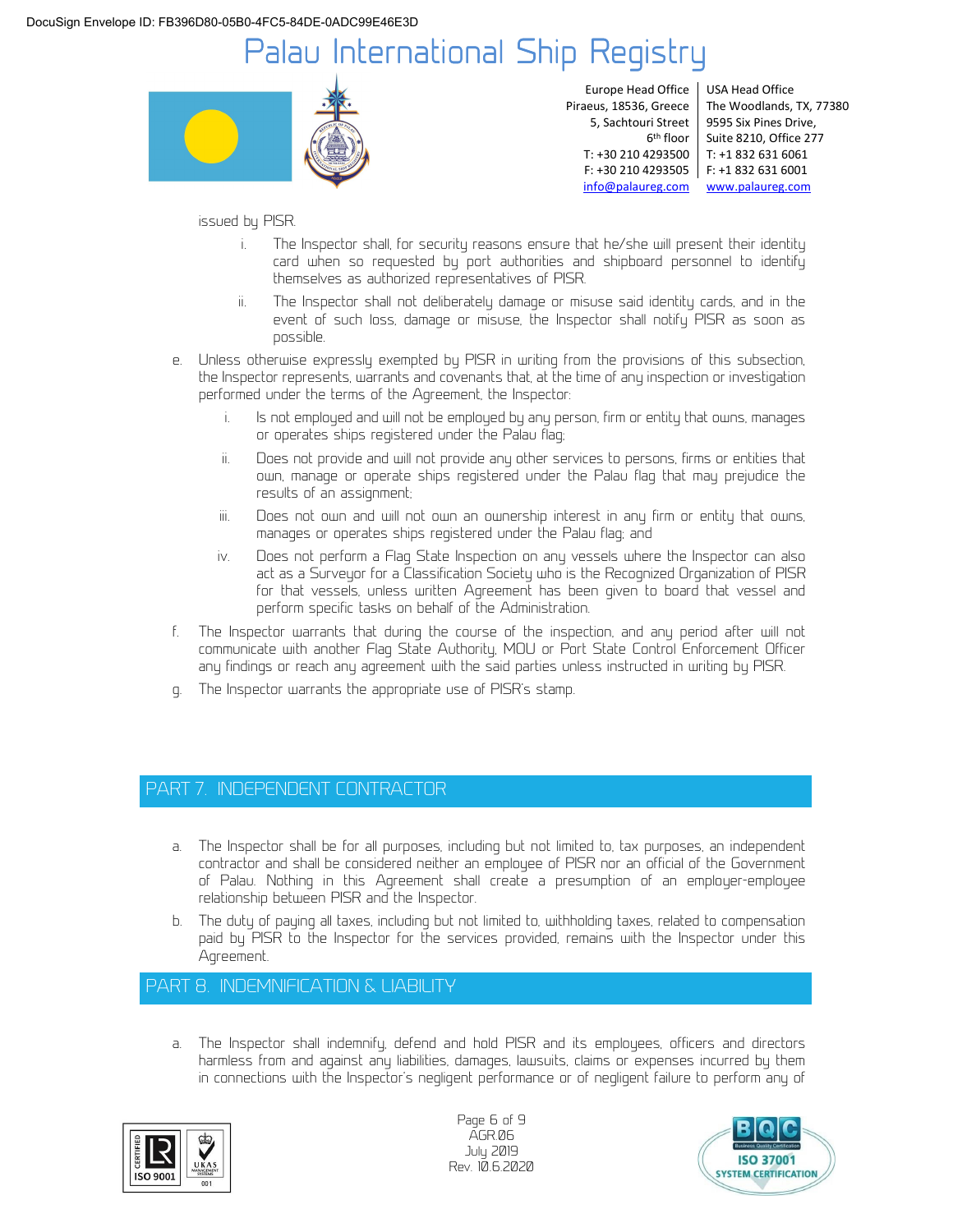

Europe Head Office Piraeus, 18536, Greece 5, Sachtouri Street 6 th floor

T: +30 210 4293500 T: +1 832 631 6061 F: +30 210 4293505 F: +1 832 631 6001 USA Head Office The Woodlands, TX, 77380 9595 Six Pines Drive, Suite 8210, Office 277 info@palaureg.com www.palaureg.com

the Maritime Services pursuant to the Agreement. PISR holds no liability for any damages, losses, accidents encountered by the Inspector from the assignment up to the delivery of the project.

b. Jurisdiction: This Agreement shall be construed in accordance with the substantial laws of the Republic of Cyprus. Notwithstanding the provisions of this Clause, PISR may in his discretion pursue any action whatsoever against the Inspector in whatever jurisdiction the PISR may deem appropriate.

### PART 9. ASSIGNMENT

The Inspector may not assign the Inspectors duties, obligations or responsibilities under the Agreement without the prior express written approval of PISR.

### PART 10. INTERPRETATION

- a. Unless specified otherwise, any reference in the Agreement to Conventions, Statutes, Regulations or guidelines means those Conventions, Statutes, Regulations or guidelines as amended or supplemented from time to time and any corresponding provisions of successor Statutes, Regulations and guidelines.
- b. The headings in this Agreement are provided for convenience only and do not affect its meaning.
- c. The words 'party' and 'parties' refer only to those in the Agreement.

### PART 11. TERMINATION

- a. PISR may terminate the Agreement at any time and for any reason providing 30 days written notice of the termination to the inspector, or:
- b. The Inspector may terminate this Agreement at any given time and for any reason by providing 30 days written notice of the termination to PISR.
- c. In case the Inspector breaches the Agreement or any of his/her obligations as stated in PISR's Code of Conduct & Ethics, Non-Disclosure Agreement, Anti-Bribery Policy and GDPR Policy, PISR holds the right to automatically render the Agreement as void. PISR will also be entitled to recover any and all costs and expenses arising from such breach, if any, including but not limited to, lawyers' fees and arbitration costs.

### PART 12. NOTICE

Any notice required to be given by either party under this Agreement shall be given by e-mail.



Page 7 of 9 AGR.06 July 2019 Rev. 10.6.2020

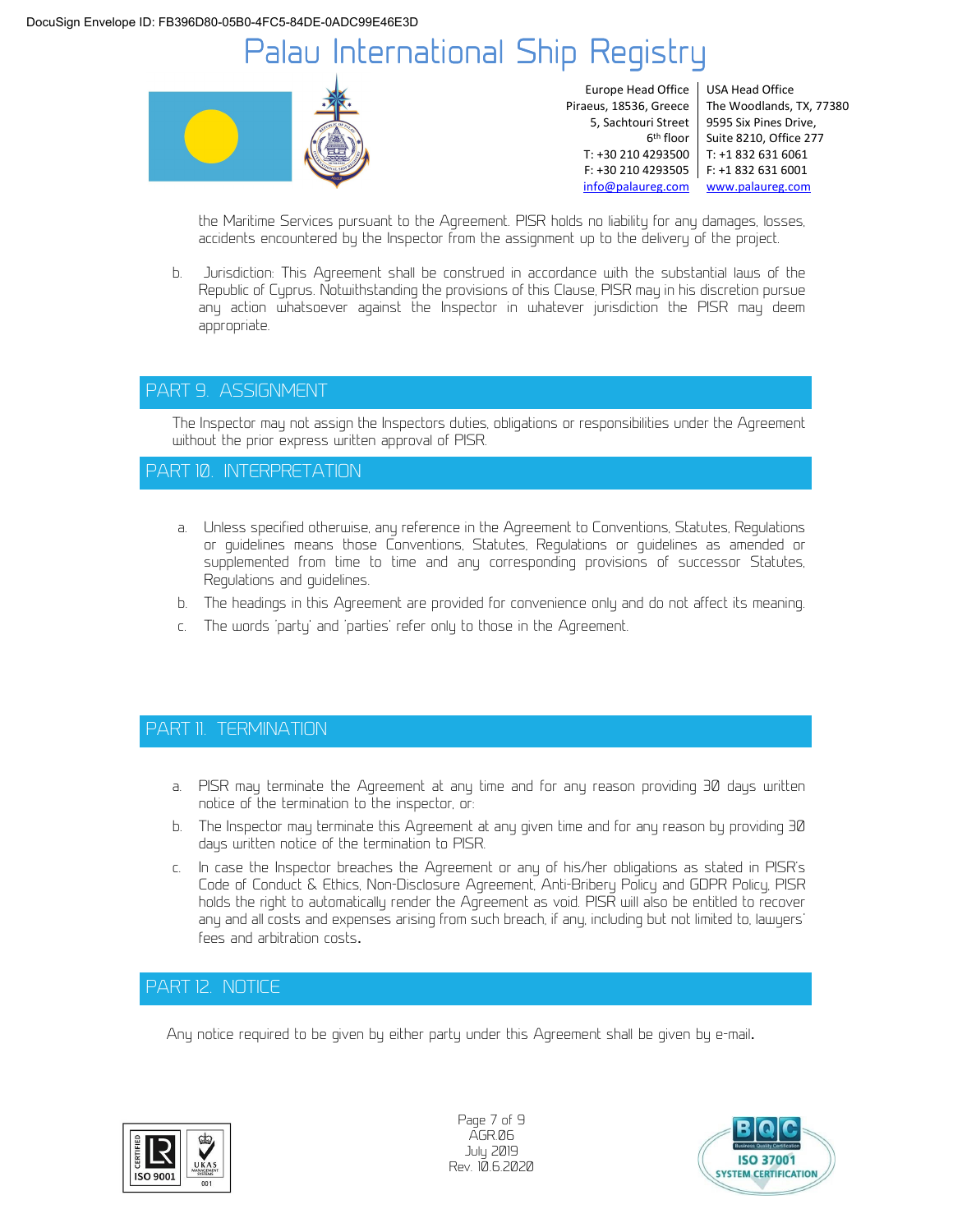

Europe Head Office Piraeus, 18536, Greece 5, Sachtouri Street 6 th floor T: +30 210 4293500

F: +30 210 4293505 F: +1 832 631 6001 USA Head Office The Woodlands, TX, 77380 9595 Six Pines Drive, Suite 8210, Office 277 T: +1 832 631 6061 info@palaureg.com www.palaureg.com

### PART 13. ENTIRE AGREEMENT

This Agreement represents the entire Agreement between the parties and it supersedes any other written or oral agreements between parties. This Agreement is subject to PISR's Code of Conduct & Ethics, Anti-Bribery Agreement, Non-Disclosure Agreement and GDPR Policy.

### PART 14. AMENDMENT TO AGREEMENT

This Agreement may only be amended or modified if both parties agree to the amendment in writing in the form of a letter agreement or amended contract.

### PART 15. DURATION OF AGREEMENT

This Agreement shall be effective from the date listed in the introductory clause and shall continue in effect for a period of 5 years unless earlier terminated. The Agreement will be automatically renewed after its termination unless each party notifies the other party that they do not wish to renew the Agreement in writing within 30 days.

The parties are signing this Agreement on the date stated in the introductory clause.

Parties to the Agreement:

| For PISR          |                |  |
|-------------------|----------------|--|
| Mr. Panos kinidis | Mariasbel Park |  |
|                   |                |  |
| Panos Kirnidis    | Witnessed By:  |  |
| CEO               |                |  |

#### For the Inspector:



Page 8 of 9 AGR.06 July 2019 Rev. 10.6.2020